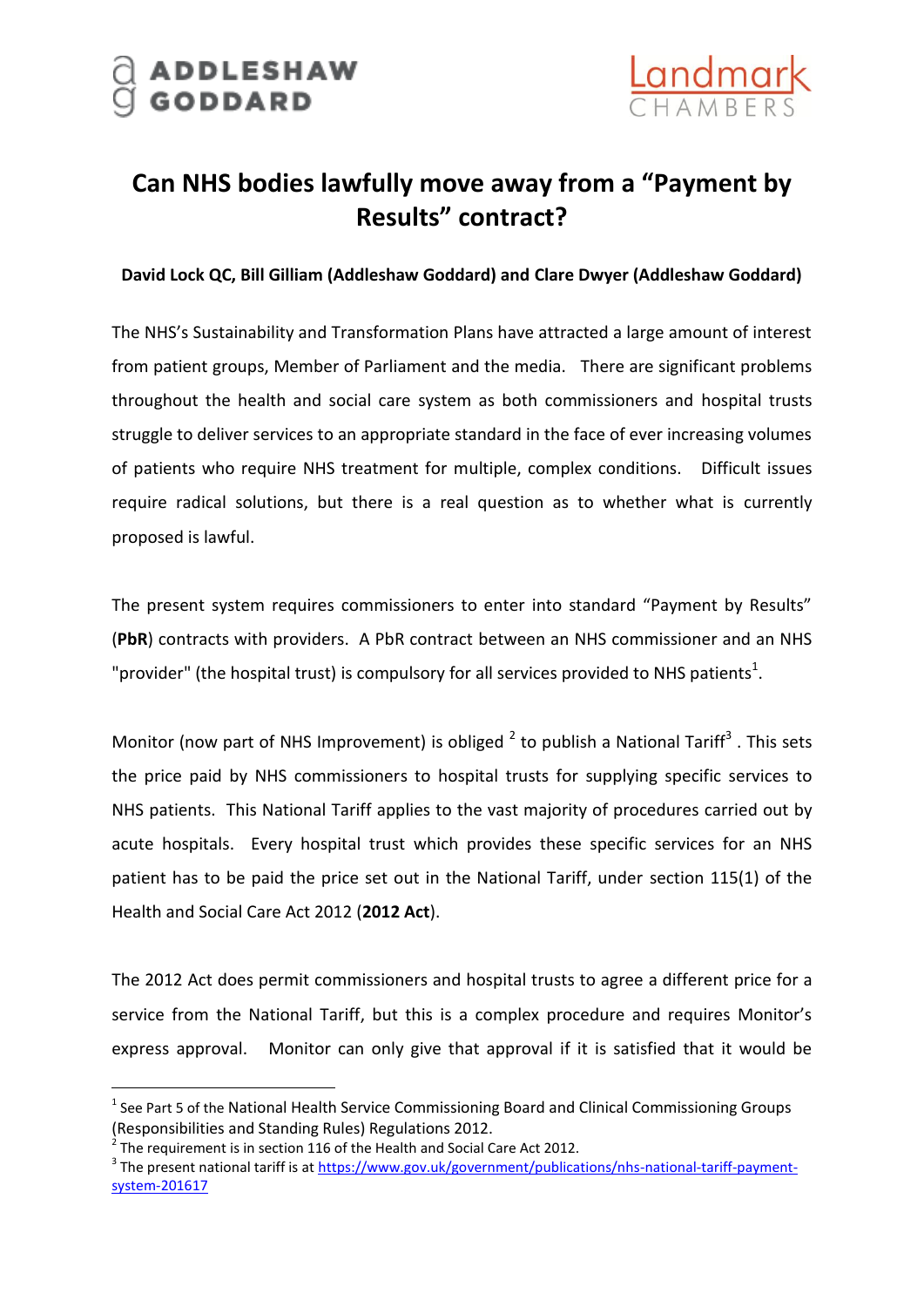## ADDLESHAW<br>GODDARD



uneconomic for the hospital trust to provide the service for the NHS if it was paid the price under the National Tariff.

Some NHS commissioners and hospital trusts are discussing the possibility of moving away from PbR contracts to a "block contracting" arrangement where the hospital trust is paid a fixed amount of money by a commissioner to treat all the patients which the commissioner refers to the hospital trust in a particular year. New forms of contract are being discussed as part of the creation of these "Accountable Care Organisation" arrangements. There are strong arguments that the 2012 Act makes such contracts unlawful. That said, there have not been any legal challenges to date and so the courts have not yet ruled on this.

A move away from a PbR contract might give some financial certainty to the hospital trust because there would be a set income within a defined financial year. But there would also be no control over the number of referrals, so this would also involve massive financial risks for hospital trusts. They would have to continue to provide the services however large the numbers of patients referred to them.

The more significant legal problem is that these contracts, which move away from the National Tariff payment system, would breach the rigid rules set out in the 2012 Act. Payment of the National Tariff is a legal requirement for these services. It is therefore difficult to see how commissioners and hospital trusts could lawfully enter into a contract with any other form of payment arrangement.

NHS commissioners and hospital trusts have a general duty to act lawfully. So unless the government repeals the relevant parts of the 2012 Act, any NHS commissioner or hospital trust which enters into an acute services contract in any form other than the standard NHS Acute Services contract (which is the PbR contract) will run the risk of acting unlawfully.

We understand that the draft proposals are still in the course of being put together. Great care will be required in reviewing and finalising any proposals, and in engaging with the NHS